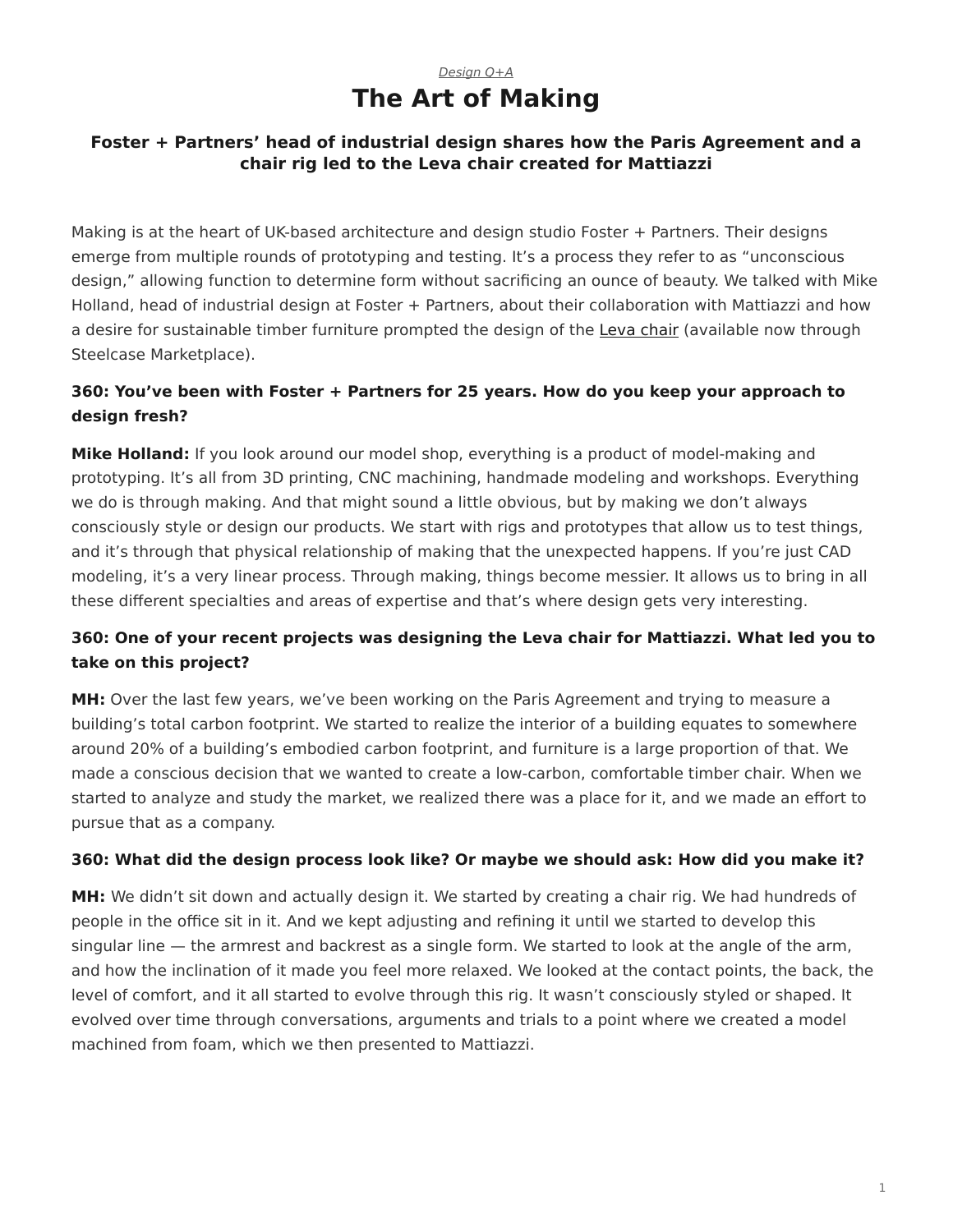Foster + Partners started with an ergonomic rig made from two walls of clear acrylic with a grid of holes in them. From this rig, they continued to make adjustments based on user feedback until the Leva chair was born.

## **360: Why did you decide to work with Mattiazzi?**

**MH:** We approached them. Mattiazzi has an incredible knowledge of craft, and they also have developed cutting-edge technology that pushes the boundary of what you can do with timber. That unique combination really sets them apart from other manufacturers. Working with them, you are very much in touch with the process because they have in-house knowledge. So many manufacturers are becoming generalists, but Mattiazzi is a specialist, to an extraordinary level.

#### **360: What is it that makes Mattiazzi so unique?**

**MH:** In a business sense, Mattiazzi has a manufacturing setup that every company in the world should aspire to. They create more energy than they consume. They plant a tree for every one that is cut down for manufacture. They're very mindful of where they source timber. Everything they do, they do in an incredibly sensitive way. And they don't even really shout about it — they just do it because it is the right thing to do.

#### **360: How do you describe Leva to people who haven't seen it before?**

**MH:** From the ergonomic rig we developed, the chair started to take on a form beyond just the curve that ran around its back. We found it to be almost like hand tools or oars — the form was derived from the function. And there is a beauty in that derived form. As the backrest started to take shape, it was as much about the steam-bent process  $-$  the way the timber was jointed  $-$  as it was about the ergonomics. In a way, doing more with less was the idea behind that. There's something about the tactility of it, the softness of it.

Leva is the first timber chair designed by Foster + Partners. Manufactured by Mattiazzi, it combines craftsmanship with sophisticated machinery to create a comfortable and ergonomically designed chair. Inspired by the efficiency of form and materiality of an oar, it is carved and shaped in response to its functionality.

## **360: With the new relationship between Steelcase and Mattiazzi, how do you see this chair or future designs fitting into the workplace?**

**MH:** I think we set about designing a chair that would cross the threshold of residential and commercial environments. We didn't aim purely for commercial interiors. The differences between the two are eroding and offices are becoming far more eclectic. Our hope is that it will sit well within the workplace and the home.